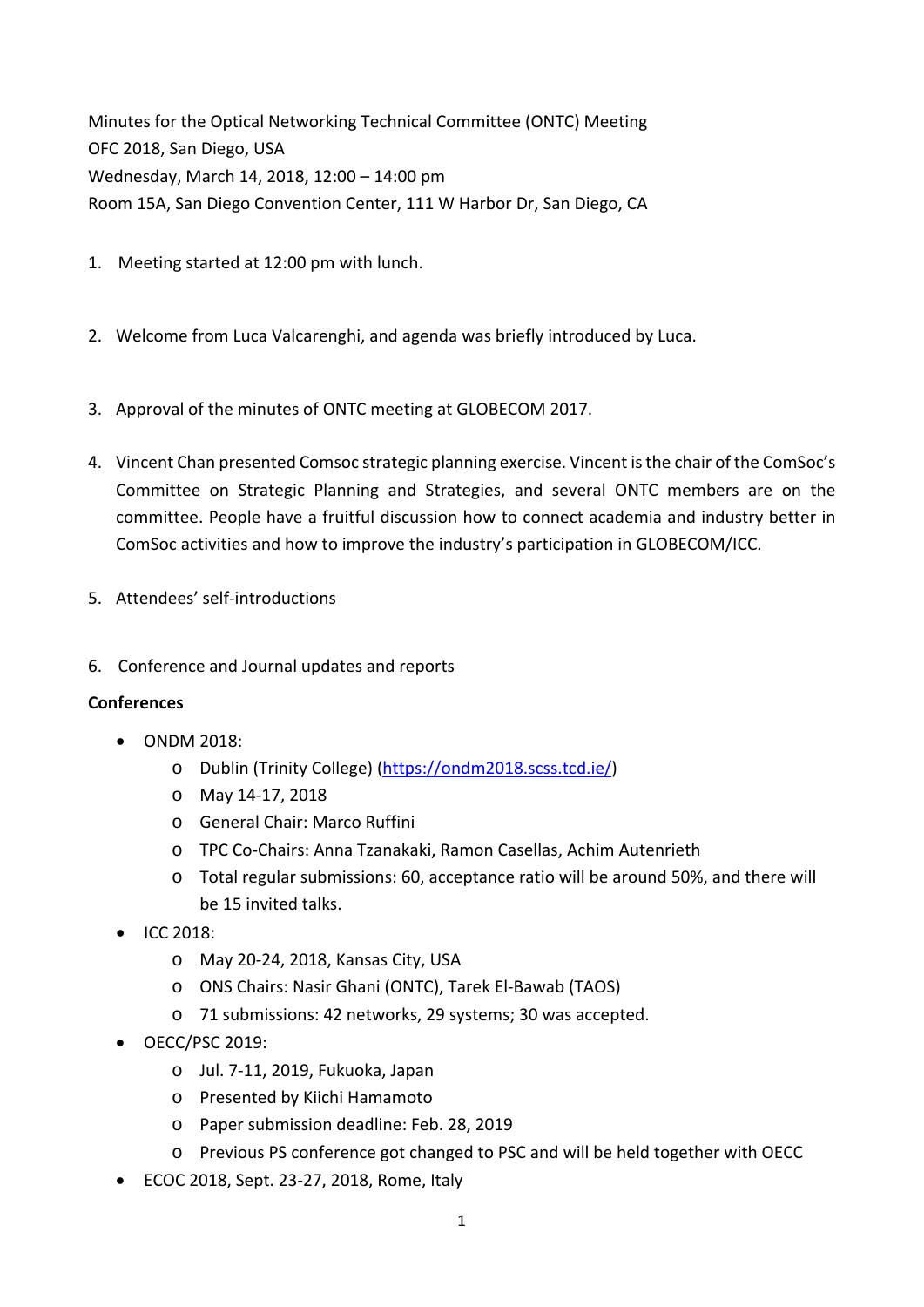- o Presented by Filippo Cugini
- o ECOC will accept 3‐page demo paper submissions for the first time
- GLOBECOM 2018 (Abu Dhabi) ONS Chairs: Xavi Masip‐Bruin, Hakki Cankaya (TAOS)
- ICC 2019 (Shangai) ONS Chairs: Matt Cao (ONTC), Scot Fowler (CSR)
- GLOBECOM 2019 (Big Island, Hawaii) ONS Chairs: nominations submitted.
- IEEE ANTS, Dec. 17‐20, 2017, Bhubaneswar, India
	- o Presented by Biswanath Mukherjee
- OSA NETWORKS, July 2-5, 2018, Zurich
- NETWORKS, Sep. 10‐12, 2018, Cartagena
- ICACT 2018, Aug. 12-15, 2018, Sweden
- ACP, Oct. 26-29, 2018, Hangzhou, China

## **Journals**

- Journal of Optical Communications and Networking (JOCN)
	- o Presented by Vincent Chan, founder of the journal
	- o JOCN will celebrate its 10‐year anniversary in 2019
- Optical Communications Series in IEEE Communications Magazine (ComMag)
	- o Presented by Zuqing Zhu, one of the series editors
	- o Two series published in the February and August issues of ComMag each year
	- o No submission deadline, authors can submit when their manuscripts are ready
- IEEE Networking Letters
	- o Presented by George Rouskas, the EiC
	- o A new journal launched by ComSoc, and will start to accept submissions since May 2018
	- o Fast track of review, 4‐page letter style papers
- 7. Call for Nominations:
	- a) ONTC Awards presented annually at GLOBECOM:
		- i. Technical Achievement
		- ii. Outstanding Service
	- b) ONS Chairs for future GLOBECOM/ICC Conferences
	- c) ComSoc Distinguished Lecturers (DLs)
		- i. Nomination deadline: September 30, 2018
	- d) IEEE Fellows
		- i. ONTC endorsement (Deadline March 1)
- 8. ONTC Award in 2017
	- a) Outstanding Technical Achievement Award: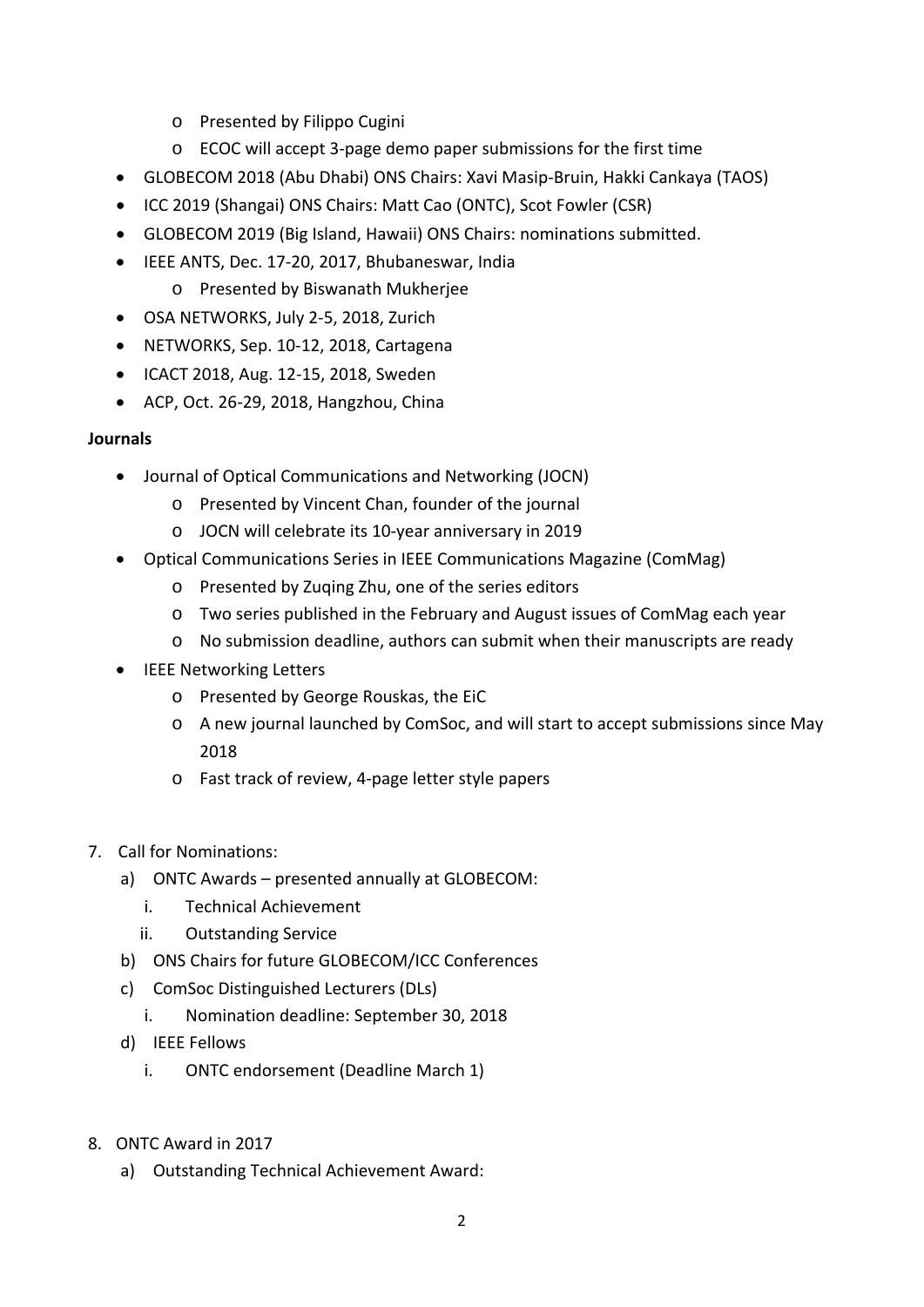- i. To recognize members of ONTC who have done outstanding technical work in the broad field of optical communications and networks, and have achieved a high degree of visibility in the field
- ii. Prof. Ken-ichi Sato, Nagoya University, "For Contributions to Photonic Systems and Transport Networks"
- b) Outstanding Service Award:
	- i. To recognize members of ONTC who have a distinguished record of service to the ONTC, providing exceptional leadership within ONTC, and promoting the ONTC activities and interests in the broader community
	- ii. Dr. Dominic Schupke, Airbus Group, "For Key Efforts in Industry Outreach"

## 9. Other business

a) IEEE‐SA Industry Connections Optical Networks 2020 Activity, Date: Wednesday, 14 March, 13:15‐15:15, Location: Theater II, Hall E

## **Attendance list**

| <b>Name</b>        | <b>Affiliation</b>                      | <b>Email</b>                     |
|--------------------|-----------------------------------------|----------------------------------|
| Zuqing Zhu         | University of Science and Technology of | zgzhu@ieee.org                   |
|                    | China                                   |                                  |
| Vincent chan       | <b>MIT</b>                              | Chan@mit.edu                     |
| <b>Elaine Wong</b> | University of Melbourne                 | Ewon@unimelb.edu.au              |
| Krzysztof          | Wroclaw University of Science and       | Krzysztof.walkowiak@pwr.edu.pl   |
| Walkowiak          | Technology                              |                                  |
| Jason Jue          | University of Texas at Dallas           | jjue@utdallas.edu                |
| <b>Guido Maier</b> | Politecnico di Milano                   | Guido.maier@polimi.it            |
| Marija Furdek      | KTH Royal Institute of Technology       | marifur@kth.se                   |
| George Rouskas     | North Carolina State University         | rouskas@ncsu.edu                 |
| Yutaka Miyamoto    | NTT Network Innovation Labolatories     | miyamoto.yutaka@lab.ntt.co.jp    |
| Hiroaki Harai      | <b>NICT</b>                             | harai@nict.go.jp                 |
| Klchi Hamamoto     | Kyushu University                       | hamamoto.kiichi.616@m.kyushu-    |
|                    |                                         | u.ac.jp                          |
| Masatoshi Suzuki   | <b>KDDI Research</b>                    | suzuki@kddi-research.jp          |
| Lena Wosinska      | KTH Royal Institute of Technology       | Wosinska@kth.se                  |
| Luca Valcarenghi   | Scuola Superiore Sant 'Anna             | luca.valcarenghi@santannapisa.it |
| Miquel Garrich     | Universidad politecnica de Cartagena    | miquel.garrich@upct.es           |
| Alessio Giorgetti  | Scuola Superiore Sant Anna              | a.giorgetti@sssup.it             |
| Filippo Cugini     | <b>CNIT</b>                             | Filippo.cugini@cnit.it           |
| Yusuke Hirota      | <b>NICT</b>                             | hirota.yusuke@nict.go.jp         |
| Ken-ichi Sato      | Nagoya University                       | sato@nuee.nagoya-u.ac.jp         |
| Qiong Zhang        | Fujitsu labs of America                 | Qiong.zhang@us.fujitsu.com       |
| Massimo            | Politecnico di Milano                   | massimo.tornatore@polimi.it      |
| Tornatore          |                                         |                                  |
| Armando Pinto      | University of Aveiro                    | anp@ua.pt                        |